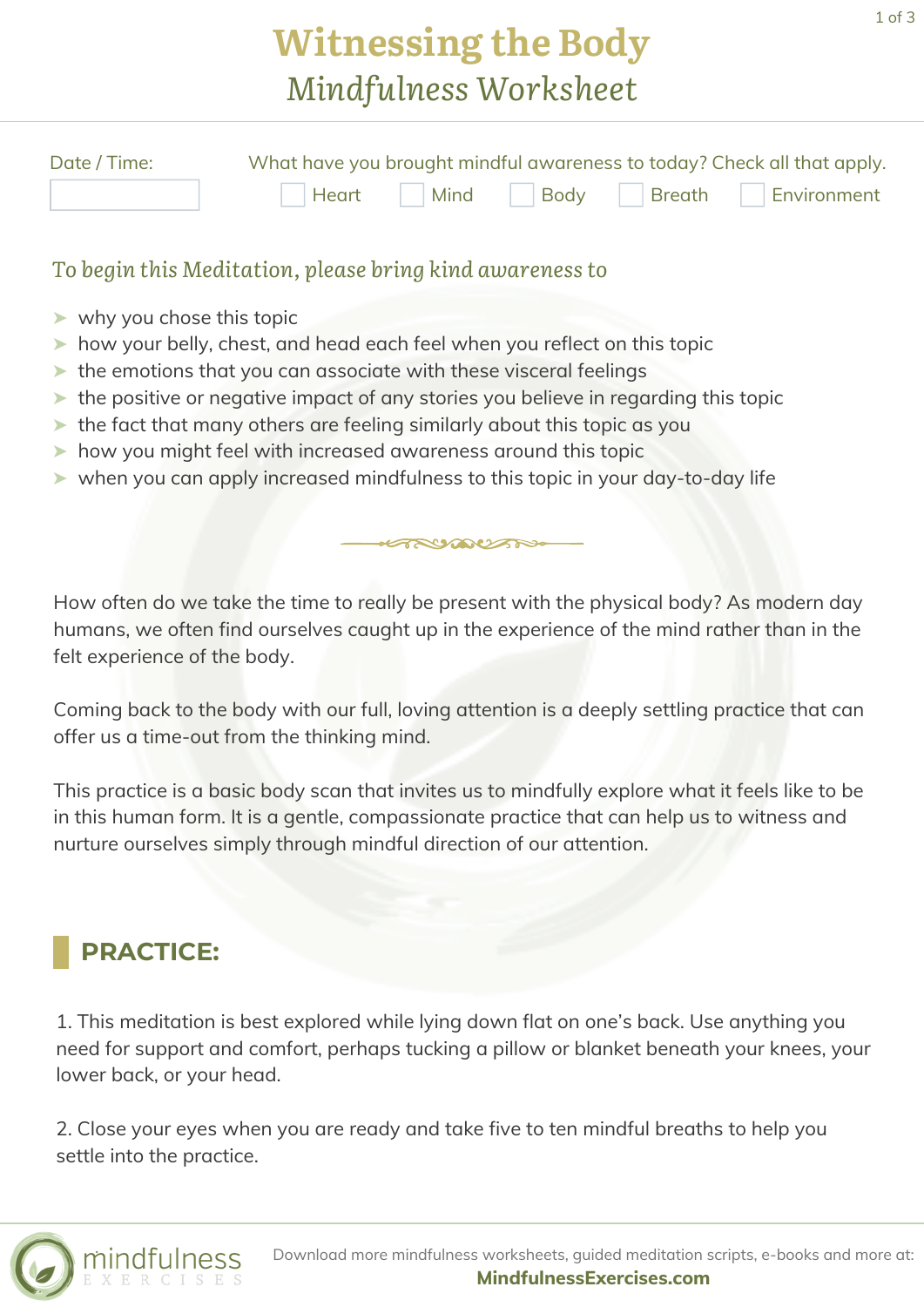3. Drawing your attention to the left toes to begin with, you will slowly start to scan the body upwards as you witness each part of yourself with closed eyes. As you pause on various parts of the body, you may do any (or multiple) of the following:

- Simply be present with what is there, neither seeking nor denying anything, and/or
- Envision a nourishing breath moving into this part of the body, and/or
- Send a loving thought to this part of your body

4. You can flow through your body in your own way or you can follow the path suggested here:

- The left toes and then slowly up to the left hip
- The right toes and then slowly up to the right hip
- The pelvic floor and space between the hips
- The lower belly
- The center of the belly
- The heart space and the chest
- The lower back and then slowly up the spine to the upper back
- The left fingers and then slowly up to the left shoulder
- The right fingers and then slowly up to the right shoulder
- The neck, front and back
- The jaw, the mouth, the cheeks, and the nose
- The forehead, the top of the head, and then the back of the head

5. When you have moved through the entire body, hold the fullness of your being in your awareness. See if there is any other part of you that yearns for you to witness it, to breathe into it, or to send it loving thoughts.

6. When you feel finished, take a few grounding breaths and then slowly open your eyes. Take your time to rise from this lying down position.